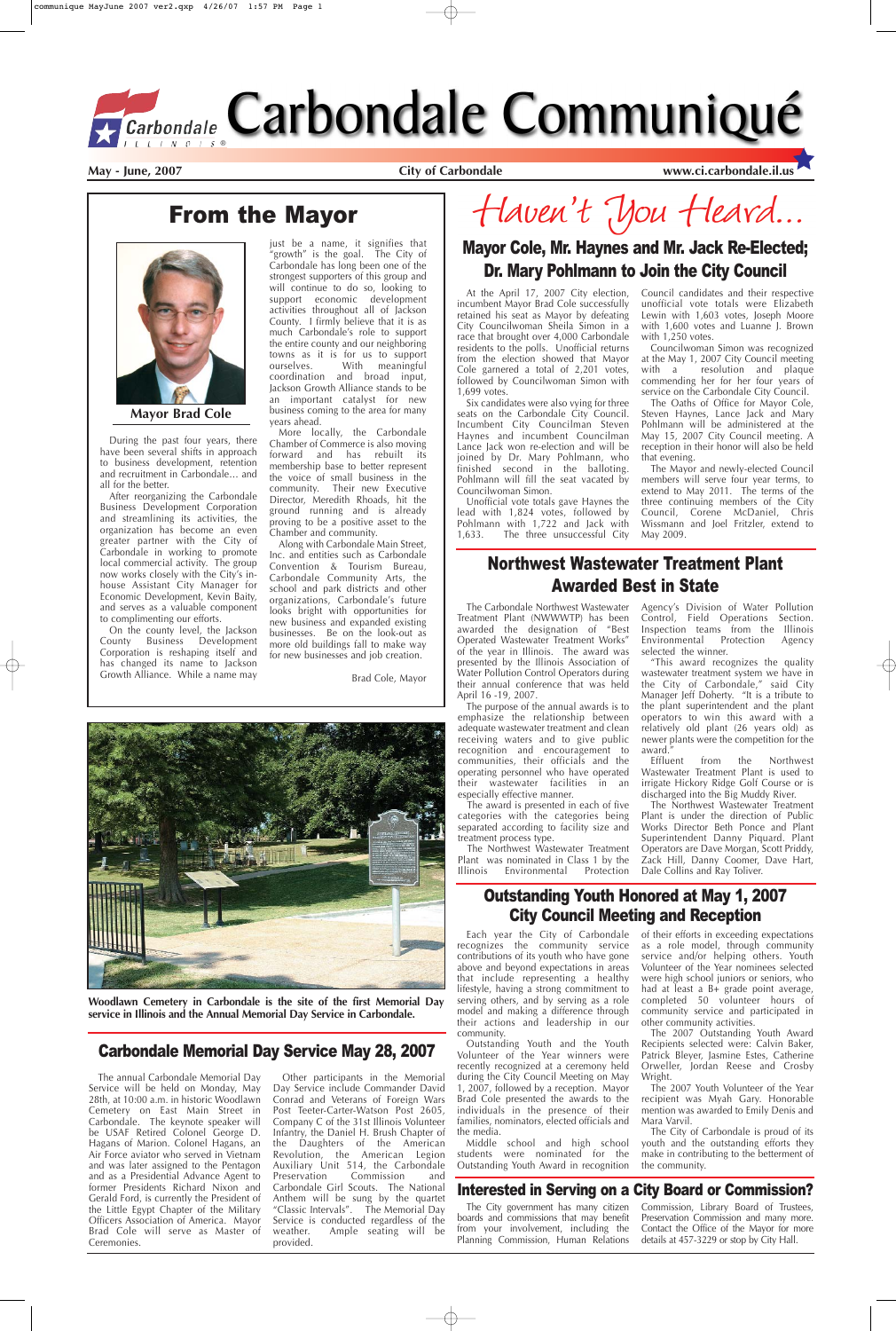Community-generated ideas for improving race relations in Carbondale were presented at an Action Forum held on Saturday, April 28, 2007.

Racism and Race Relations in Carbondale has been the topic of the latest round of Carbondale Conversations for Community Action. In the last week, those Conversations have focused on specific areas where change can happen, and on concrete projects which can make a difference.

would like to see become a reality, as well as the opportunity to sign up for Action Groups to focus on specific projects to further the recommendations.<br>Information and Information

At the Action Forum, a general discussion was held about how change happens in our community, then representatives from each group described their action ideas.

Everyone present at the event had the opportunity to vote on the recommendations that they

recommendations from each of the groups will be compiled and submitted in an advisory report to<br>the Human Relations the Human Relations Commission.

It is not too late to become involved in one of the Action Groups.

For more information or to sign up for one of the Action Groups, contact the Study Circles office at 457-3386 or e-mail studycircles<br>
a ci.carbondale.il.us. @ ci.carbondale.il.us. Carbondale Conversations for Community Action is a program of the Carbondale Human Relations Commission.

## ¿Ha Soñado Alguna Vez Con Tener Casa Propia?

## Action Groups Seek Volunteers

#### **2** Carbondale Communiqué

## Residential Spring Clean-Up Program Continues During May

All residences south of West Sycamore Street, north of West Main Street and west of the CNRR tracks; and all residences south of West Main Street, west of the CNRR tracks and east of South Oakland Avenue. (This includes the residences on the north side of West Sycamore Street from North University Avenue to West Main Street; and the residences on the west side of South Oakland Avenue from West Main Street to Chautauqua Street).

The City of Carbondale is conducting its annual residential Spring Clean-Up Program. The program began on April 27, 2007. This program serves single family dwellings up to and including 4-unit buildings. The Clean-Up Program addresses household items and general rubbish generated from the dwelling being served. Only household rubbish will be collected. Lumber must be cut to five feet or less.

The following Items will not be collected as a part of this program: tires , yard waste, appliances and contractor's remodeling or construction debris. These items will only be collected through the Landscape Waste Sticker Program.

During this program items will be collected from the curbside on Fridays, based on your regular refuse collection day (subsequent Saturdays may be used if necessary). (Please note that the Monday route was collected on Friday, April 27 for this program. If you missed this special collection contact the Maintenance and Environmental Services Manager at 457-3275.)

Prior to serving the City of Carbondale, Beth Ponce had extensive management experience with the Illinois Department of Transportation District 9 where she served in various management positions from 1990 to 2005 including Engineer of Program Development and Engineer of Local Roads and Streets. Ponce is a graduate of the University of

**Tuesday's City Refuse Collection Route (ZONE #2) Friday, May 4**

All residences west of South Oakland Avenue and east of Little Crab Orchard Creek (except those residences on the west side of South Oakland Avenue from West Main Street to Chautauqua Street).

**Wednesday's City Refuse Collection Route (ZONE#3)**

#### **Friday & Saturday, May 11 & 12 and Friday & Saturday, May 18 & 19**

**Thursday's City Refuse Collection Route (ZONE #4) Friday, May 25**

All residences north of West Sycamore Street and west of the CNRR tracks (except the residences on the north side of West Sycamore Street from North University Avenue to West Main Street); and all residences west of Little Crab Orchard Creek.

Please place your household rubbish at the curbside **NO EARLIER THAN FIVE (5) DAYS** prior to your zone's collection day and **NO LATER THAN 8 AM on the collection day.** Do not block sidewalks, streets, ditches or drainage ways. Placing items to remain at the curbside outside of these times is a violation of City Code and may subject you to a citation.

If you have any questions, please contact the office of the Maintenance and Environmental Services Manager at 457-3275.

## Beth Ponce Appointed Public Works Director

Beth Ann Ponce of Carbondale has been appointed Public Works Director for the City of Carbondale by City Manager Jeff Doherty. Ponce leads the Public Works Department which includes the divisions of Engineering, Maintenance and Environmental Services, Water and Sewer, and Rental Properties. Ponce has served as the Development Services Director for the City of Carbondale since June 2005.

Michigan where she received a Bachelor of Science degree in Civil Engineering. She is a Registered Professional Engineer in the State of Illinois.

"Beth Ponce offers a wide range of management experience, technical training and knowledge that will assist her in administering the Public Works Department," City Manager Doherty said when making the announcement. "This is a lateral move for Ponce from one department head position to another and will allow the City to fully utilize her experience and training."

Ponce replaced Ed Reeder who retired from the City of Carbondale on March 30, 2007. Reeder served more than 33 years with the City including 26 years as Public Works Director.

## Carbondale Named Tree City USA Community

Carbondale has been named Tree City USA by the National Arbor Day Foundation to honor its commitment to community forestry. It is the 26th consecutive year Carbondale has received this national recognition.

The Tree City USA program is sponsored by the National Arbor Day Foundation in cooperation with the National Association of State Foresters and the USDA Forest Service.

Carbondale has met the four standards to become a Tree City USA community: a tree board or department, a tree care ordinance, a comprehensive community forestry program, and an Arbor Day observance.

City Manager Jeff Doherty stated that an effective community forestry program is an ongoing process of growth and renewal with a program of planting and care that continues through the years.

"As a Tree City USA for 26 years, Carbondale has a solid foundation for that process of improvement. Much of the credit for Carbondale's successful forestry program goes to City Forester, Greg Kline."

"Trees in our cities and towns help clean air, conserve soil and water, moderate temperature and bring nature into our daily lives," said John Rosenow, president of the National Arbor Day Foundation.

"Tree City USA designation recognizes the work of elected officials, staff and citizens who plant and care for the community forest."

For more information about this designation you may contact Greg Kline, City Forester at 457-3332.

Por tercera vez, desde el año 2000, la Ciudad de Carbondale ha recibido una subvención de Illinois Housing Development Authority. La cantidad otorgada es de \$380.000. Durante los próximos dos años, el Programa de Ayuda para Comprar Casa Propia va a utilizar estos fondos para ayudar a personas de bajos ingresos en la compra y remodelación de casas situadas dentro de los límites de la ciudad de Carbondale.

El Programa de Asistencia para la Compra de

#### Viviendas permite a la Ciudad suministrar ayuda para la cuota inicial y los gastos de cierre hasta por \$10,000. También suministra fondos para la remodelación de la propiedad con el fín de renovarla de acuerdo con los códigos de urbanización actuales de la ciudad. La cantidad máxima con la que la Ciudad puede ayudar para la compra o remodelación de una vivienda es de \$40,000. El comprador de la casa debe suministrar por lo menos \$1,000 del precio de venta, así como también calificar y obtener financiamiento de una entidad de crédito aprobada.

De acuerdo con la ayuda suministrada, el presunto comprador de vivienda recibirá un préstamo perdonable a cinco o diez años con un interés del zero por ciento asegurado por un contrato de reposesión. Después de que la persona posea y ocupe la vivienda por el término de cinco o diez años, el préstamo será completamente perdonado. Si la vivienda se vende o se desocupa antes del término, la cantidad que se tendrá que pagar será prorrateada basándose en el período de tiempo en que la casa estuvo poseída y ocupada.

Para ser elegible para el Programa de Ayuda para Comprar Casa Propia, los solicitantes deben ser compradores de casa por primera vez o no haber poseído una propiedad durante los tres años anteriores. El ingreso familiar debe ser menor o igual al 80% del ingreso promedio del área. Los límites de ingresos establecidos anualmente por el Departamento de Vivienda y Desarrollo Urbano de los Estados Unidos para poder participar, se basan en el número de personas de la familia. Actualmente, los límites de ingresos son: 1 persona-\$29,250, 2 personas -\$33,400, 3 personas - \$37,600, 4 personas -\$41,750, 5 personas -\$45,100, 6 personas -\$48,450, 7 personas -\$51,750 y 8 personas - \$55,100. Los solicitantes del Programa de Ayuda para propietarios recibirán charlas informativas y sesiones de consejería individuales antes de que efectuen la compra. Si hay algún obstáculo que le impida a usted comprar su vivienda, nuestro personal trabajará con usted para identificar los problemas e inconvenientes, y le ayudará a realizar un plan de acción que le ayude a resolver los problemas y le brinde la posibilidad de comprar su casa. Si tiene preguntas sobre el Programa de Ayuda para Comprar Casa Propia debe contactar a Khristina Vaughn, Administradora de Programas de Vivienda, al 549-5302 ext. 346.

# Simply Everything

• 7500 Square Feet

• Complete audio

We Listen... So we'll know

what combination of resources will make your event a success

- visual needs
- Rooms for 2 to 600
- Modern catering kitchen
- Portable bars
- Upright Baldwin piano
- Portable and fixed Stage







La Ciudad está continuamente buscando nuevos contratistas para trabajar en el Programa de Remodelación de Viviendas. Se anima a los contratistas con experiencia en construir o renovar casas a que se pongan en contacto con la Administradora de Programas de Vivienda, Khristina Vaughn, al 549.5302, extensión 346 si están interesdados en participar en el Programa de Remodelación de Viviendas. La Ciudad ofrece igualdad de oportunidades para la contratación y anima a las empresas de grupos minoritarios y/o mujeres a que consideren esta oportunidad de contratación. La Ciudad también está buscando a contratistas licenciados por el Estado descontaminación de pintura de plomo en casas que estén en proceso de remodelación.

#### **SE NECESITAN; CONTRATISTAS DE REMODELACION DE VIVIENDAS**



Join us for a book discussion on Animal Farm at the Carbondale Public Library on Sunday, May 20 @ 3pm.

Book discussions will be held at the Carbondale Public Library. Every participant who completes the three month schedule will receive a special certificate from the Office of the Mayor and a t-shirt acknowledging their involvement.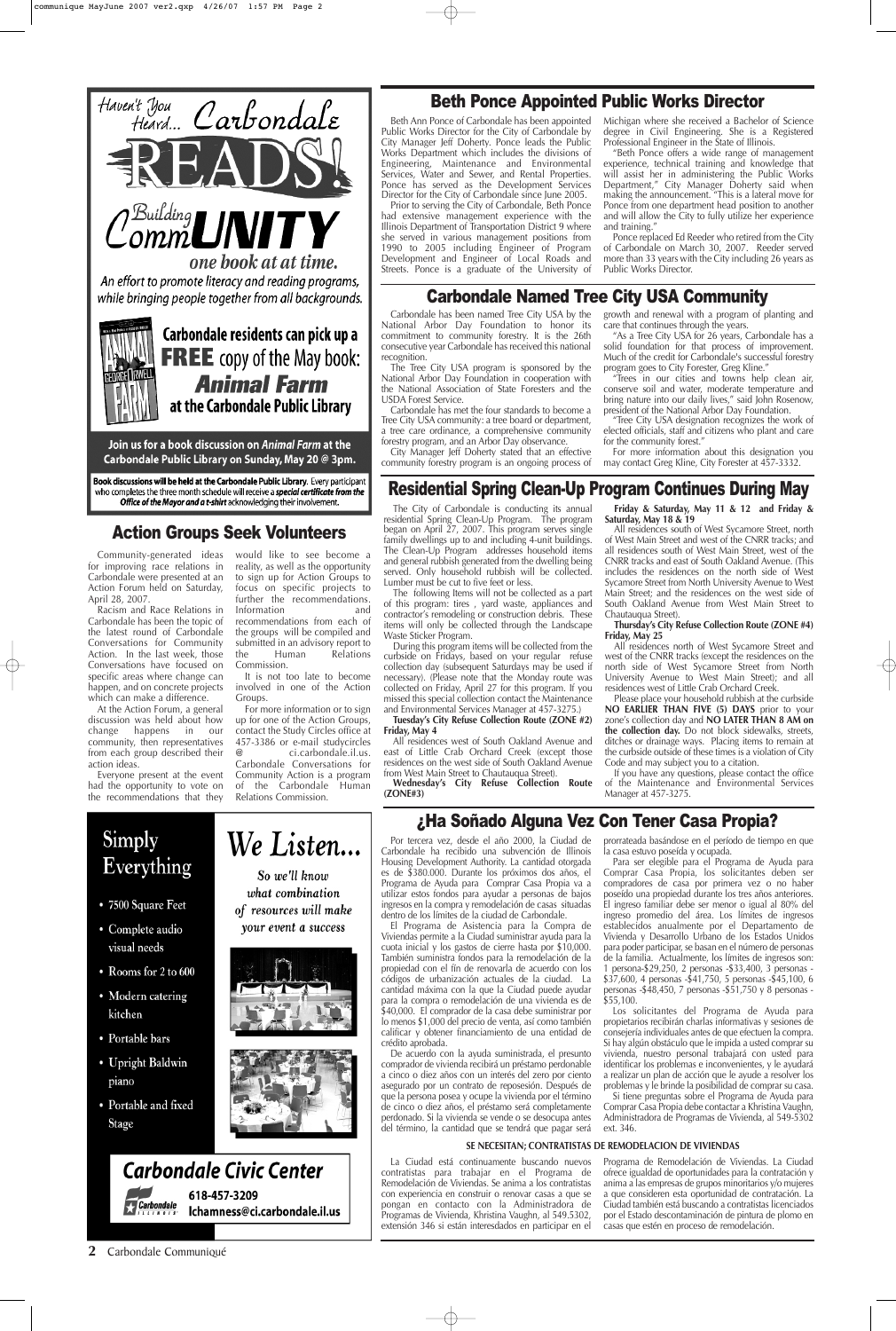## Risk Analysis Checklist and Free Home Fire Safety Inspection Available

In an ongoing battle to reduce the number of house fires in the City of Carbondale, the Fire Department has developed a Household Risk Analysis Checklist and a free home fire safety inspection program. This is a complimentary service and there is no charge for an inspection. The inspection is an advisory visit conducted to help residents reduce fire risks in their homes.

During the inspection, fire service personnel will look at both the interior and exterior of the home for safety problems. They will also give helpful fire prevention recommendations to the residents. Some of the things they will look for are: proper house identification (visible street addresses), kitchen safety, smoke detector operation, home escape plans, and proper storage of flammables. Some important things to keep in mind:

• If you store flammable liquids in a shed or garage, please keep

• Make sure you have an outside street address that is easily seen from the road and is adequately lit at night. This makes it faster for emergency personnel to locate your home in case of an emergency.

• You should know where the outside utilities are located (gas and electric) and how to shut off the gas in case of an earthquake or other emergency.

• If you have a fire hydrant in your yard, we ask that you keep it accessible by clearing shrubs or obstacles away from it. Remember, seconds count when a fire occurs and fire fighters do not have time to clear a path to the nearest fire hydrant.

them in a proper container, locked away from children.

• Do a yearly cleaning of storage areas and get rid of unused papers, magazines, or anything that contributes to the fire load in your home.

• If you have any electrical problems, call a licensed electrician and have your electric service checked.

• Use extension cords only on a temporary basis, not as permanent wiring. Do not overload the cords.

• Practice safe cooking techniques. Never leave food unattended when it is cooking. If there are children in the home, always turn the pot handles inward. This makes it less likely for a child to reach up and pull a hot pan down on him/herself.

• Check your smoke detectors. They can save your life and the lives of your family if there is a fire in your home. The detector is useless if the batteries are dead or missing.

You may access the Household Risk Analysis Checklist from the City's website ci.carbondale.il.us or find out more information from CityVision Channel 16 or the Fire Department. This checklist will allow you to perform an inspection at your convenience.

The City of Carbondale Fire Department looks forward to visiting with the citizens of Carbondale to share fire safety and prevention information. If you would like a free home safety inspection or would like a Household Risk Analysis Checklist please contact the City of Carbondale Fire Department Administrative Office at 457- 3234.

## Carbondale to Again Conduct Community Clean-Up Program

## 2007 Preservation Award Winner



This summer the City of Carbondale will again conduct a city-wide community clean-up program. The program is being designed to remove junk items and materials from yards as well as remove brush and clean fence rows. The program will create summer jobs for the youth in the Carbondale community.

The City has begun the planning and preparation for the summer program and in the coming weeks will be identifying the properties to be cleaned, executing agreements with the property owners, and hiring the workers.

The City will identify properties for the program and property owners will be required to sign agreements containing the scope of work to be performed and waivers of liability.

Work crews will be assigned to properties for the clean-up activity. Approximately 30 temporary workers, ages 16 years and above, will be hired for an eight week period for the Clean-up Program.

For more information about employment opportunities with the Clean-Up program, contact the Human Resources Division at 457-3328 or visit the City Web site at ci.carbondale.il.us.

For more information about the Community Clean-Up Program contact the Maintenance and Environmental Services Division at 457-3275.

## Visitors and Residents Utilizing Free Internet Access in Carbondale Downtown District

Residents and visitors to Carbondale's Downtown District have a new resource at their fingertips. The Downtown Carbondale Wireless Network has been established to allow the users of laptop computers and other Internet-ready devices to browse the Web, use email and take advantage of other wireless network applications from downtown locations.

The Network has been installed to serve the Carbondale City Hall/Civic Center, the Amtrak Station, the Old Depot which houses Carbondale Main Street and the Carbondale Chamber of Commerce, the Veterans Plaza and Friendship Plaza. It is estimated that there is a 500 foot radius of acceptable coverage around each of these locations.

This free Internet service can be accessed from a laptop computer. If the laptop does not have wireless built in it will be necessary to have a wireless capable device. From your laptop upon activating the wireless connection you will see several Carbondale Wireless access points. Choosing the access point with the strongest signal will improve chances of accessing the free Internet service. Once you have chosen the Carbondale Wireless access point, open a Internet browser and a log-in screen will ask for your on-line registration information which includes your email address and a password of your choice. The system will only require registration one time. Once you have received confirmation of your on-line registration through a return email from the system, you can then utilize the internet for up to two hours. After initial registration you need only enter your email address and password each time you access the Internet using this service.

It has been noted that there are limitations to the system from the user's end. As a rule, most wireless capable devices only have enough signal strength to transmit 500 feet unobstructed. In some cases, a user may be receiving a strong signal from the wireless access point but the user's system is not capable of transmitting a strong enough signal to connect with the wireless access point. If you are unable to make a connection, moving closer to the access point or moving to where there are no obstructions can generally solve the problem.

This service is provided by the City of Carbondale through a grant from Lieutenant Governor Patrick Quinn's Main Street Program.



Carbondale Communiqué **3**

## Audio Tour of Historic Town Square Available

The City of Carbondale and the Carbondale Preservation Commission have developed "An Audio Tour of Carbondale's Historic Town Square". This unique audio tour through Carbondale's rich history is a compilation of reenacted excerpts that include Early Settlement of Southern Illinois, The Founding of Carbondale, The Arrival of the Steam Locomotive, The Town Square Before the Civil War, Carbondale and the Civil War, The Turning of the Century, Celebrations and Social Life, Famous Visitors and Efforts to Preserve the Square.

The Audio Tour is now available on the

Carbondale Main Street Web site and is available as an Mp3 that can be downloaded to your PC or Ipod. To download the audio tour visit carbondalemainstreet.com and click on Audio Tour on the left hand side of the screen.

The audio tour can also be accessed through a link from the City of Carbondale Web site at ci.carbondale.il.us.

For more information on Carbondale Preservation Commission activities, please feel free to contact the City of Carbondale Planning Services Division at 457-3248.

**A view of the Carbondale Historic District as seen from the corner of Jackson Street and Washington Street.**

## Carbondale Firefighter Exam July 16, 2007

A written examination and physical fitness assessment for the position of Entry-level Firefighter will be given in the Civic Center, 200 S. Illinois, Carbondale, at 8:00 a.m. on Monday, July 16, 2007. Candidates receiving a passing grade on the written exam will be will be eligible to take the physical fitness assessment at 2:00 p.m. that afternoon.

To be eligible to take the written exam, an application must be on file in the City Clerk's Office by 5:00 p.m., Friday, June 29, 2007. Applications are available at the City Clerk's Office, 200 S. Illinois Avenue, or call (618) 457-3280 or email jvaught@ci.carbondale.il.us to obtain an application through the mail. The application, pre-employment agreement and information on the testing process may also be downloaded from the City of Carbondale's Web site at ci.carbondale.il.us.

**The City of Carbondale is an Equal Opportunity Employer.**

**Andy Bayiates and Genevra Gallo were the recipients of the Carbondale Preservation Commission 2007 Historic Preservation Award for the restoration work on their property located at 106 N. Springer Street. The award was presented by Mayor Cole at the May 1, 2007 City Council meeting.**

## Working Street Lights Keep Citizens Safe

If you notice a street light out or malfunctioning on your street or down the block, in town while you are walking, jogging, bicycling to class, or while driving, dining or shopping during the evening hours, don't keep us in the dark. Contact the City of Carbondale Citizens Assistance line at 457-3226 or

email jporter@ci.carbondale.il.us to report the location. We rely on you letting us know when you are in the dark. The sooner you call us, the sooner we can get the lights back on. Help us keep your neighborhood and our City well lit. Working street lights keep our citizens safe.

Haven't You Heard...